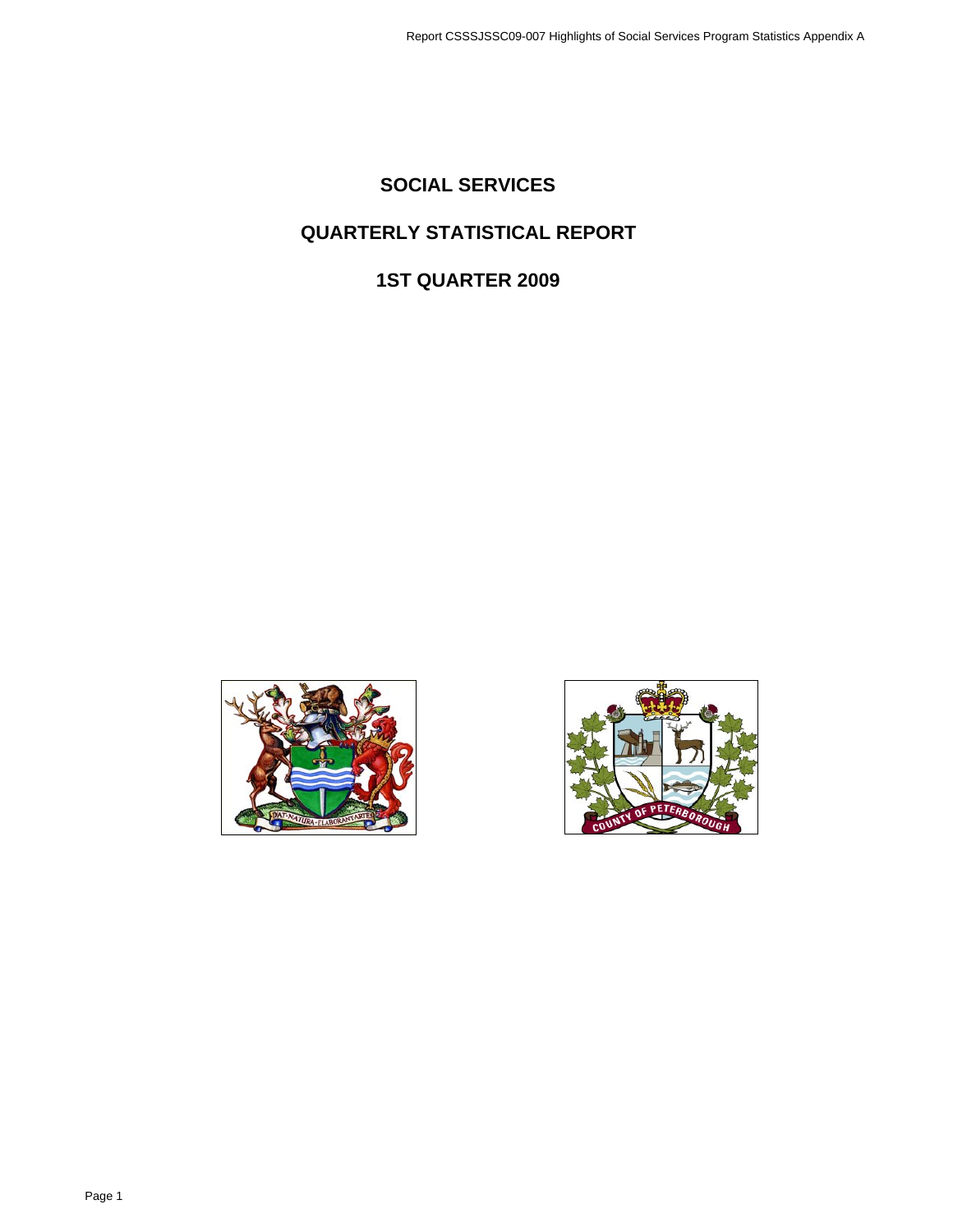# **1. ONTARIO WORKS**

### **A. Who are our clients?**

#### i) Family Composition



### ii) Caseload Breakdown (by family unit)



#### iii) Participants (individual adults)

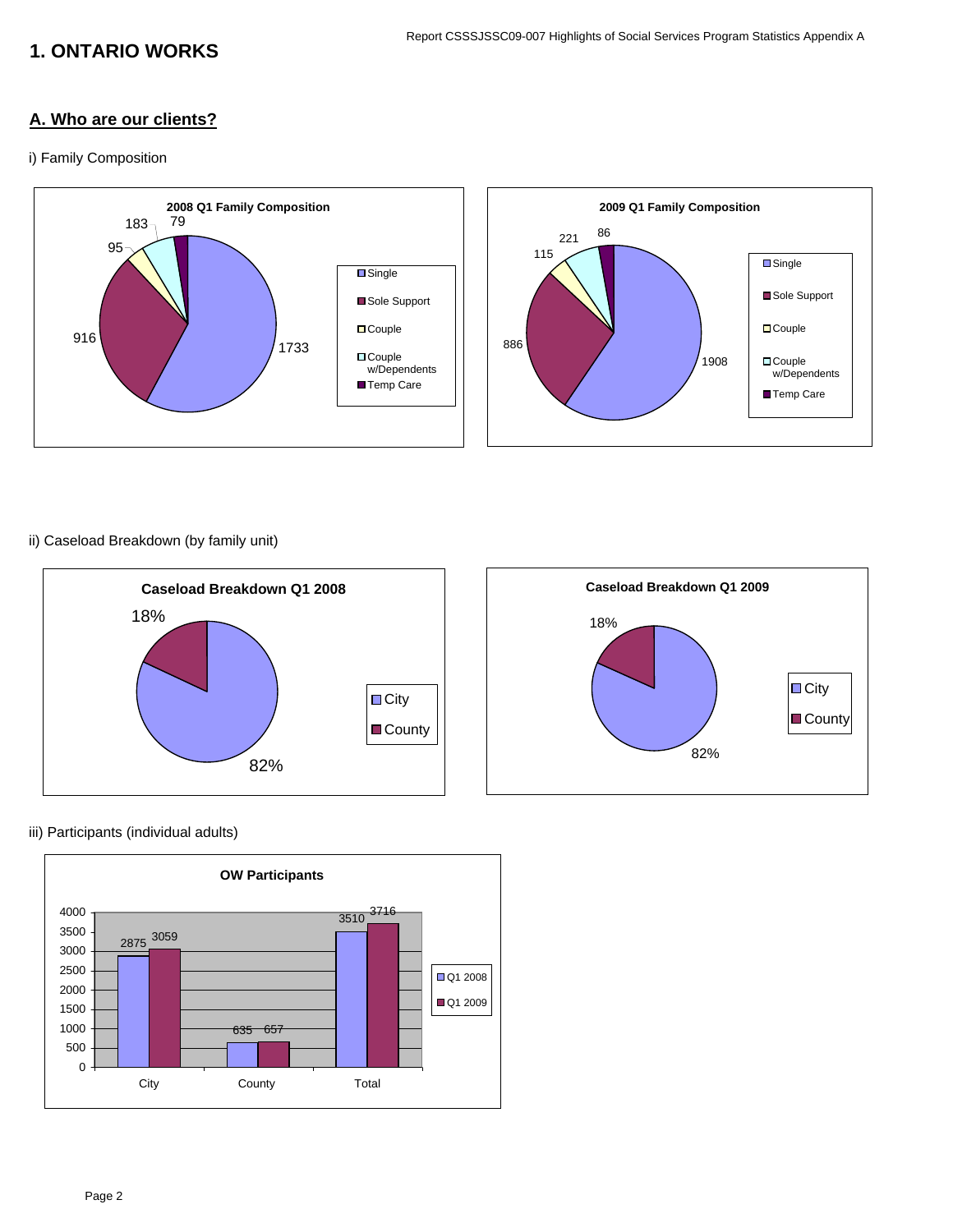#### iv) Employment Readiness Scale

"Not Ready" less than a 40% chance of becoming successfully employed, with a high likelihood of not retaining employment "Minimally Ready" a 60% chance of becoming successfully employed in 12 weeks, with a high likelihood of employment "Job Ready" an 80% chance of becoming successfully employed in 12 weeks, with a high likelihood of remaining employed

|         |              |                  | Minimally |              |
|---------|--------------|------------------|-----------|--------------|
|         | # of Clients | <b>Job Ready</b> | Ready     | Not Ready    |
|         |              |                  |           |              |
| 2008 Q1 | 683          | 108 (16%)        | 158 (23%) | 417 (61%)    |
| 2009 Q1 | 471          | 85 (18%)         | 95(20%)   | (62%)<br>291 |

#### v) Historical Caseload Graph

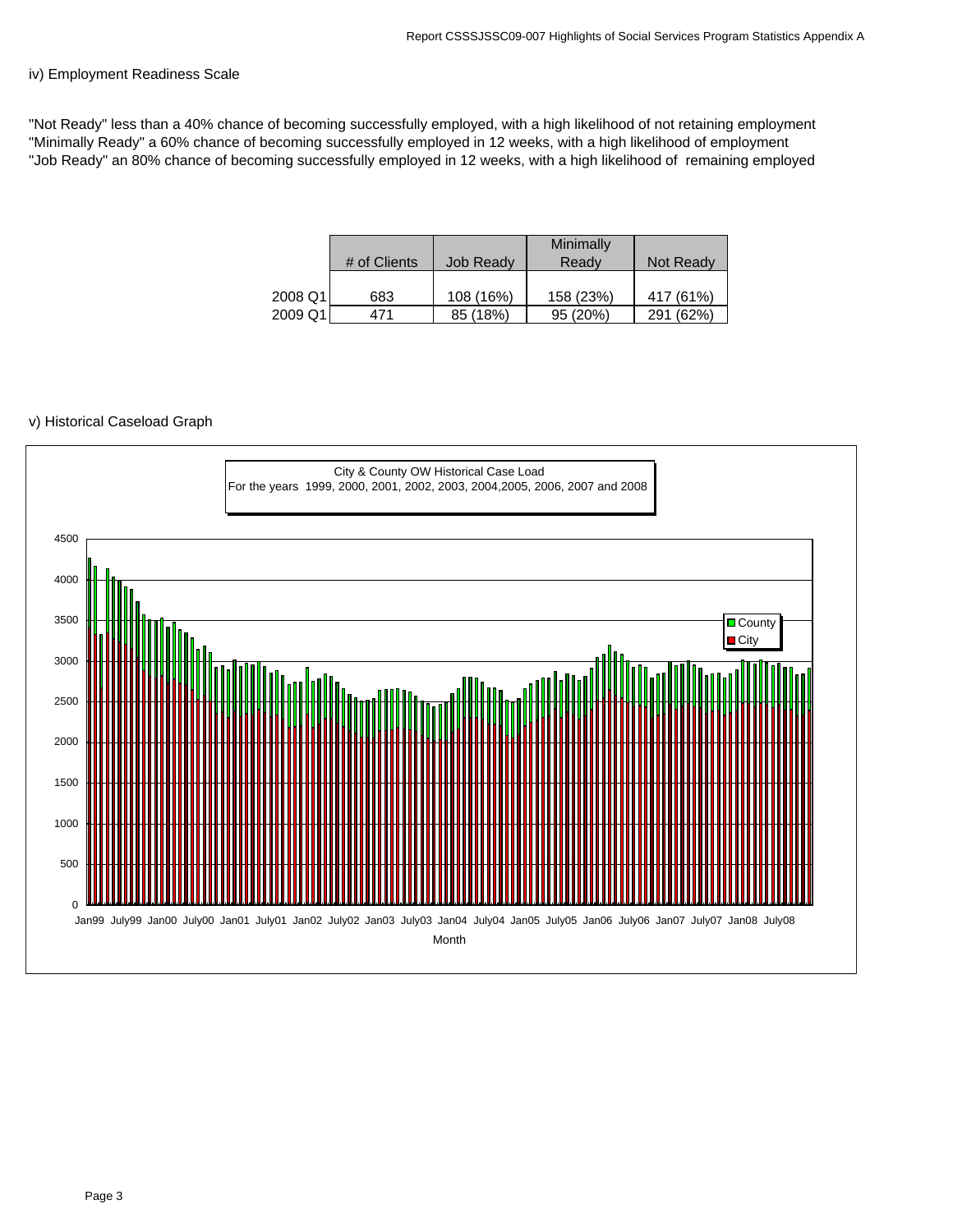

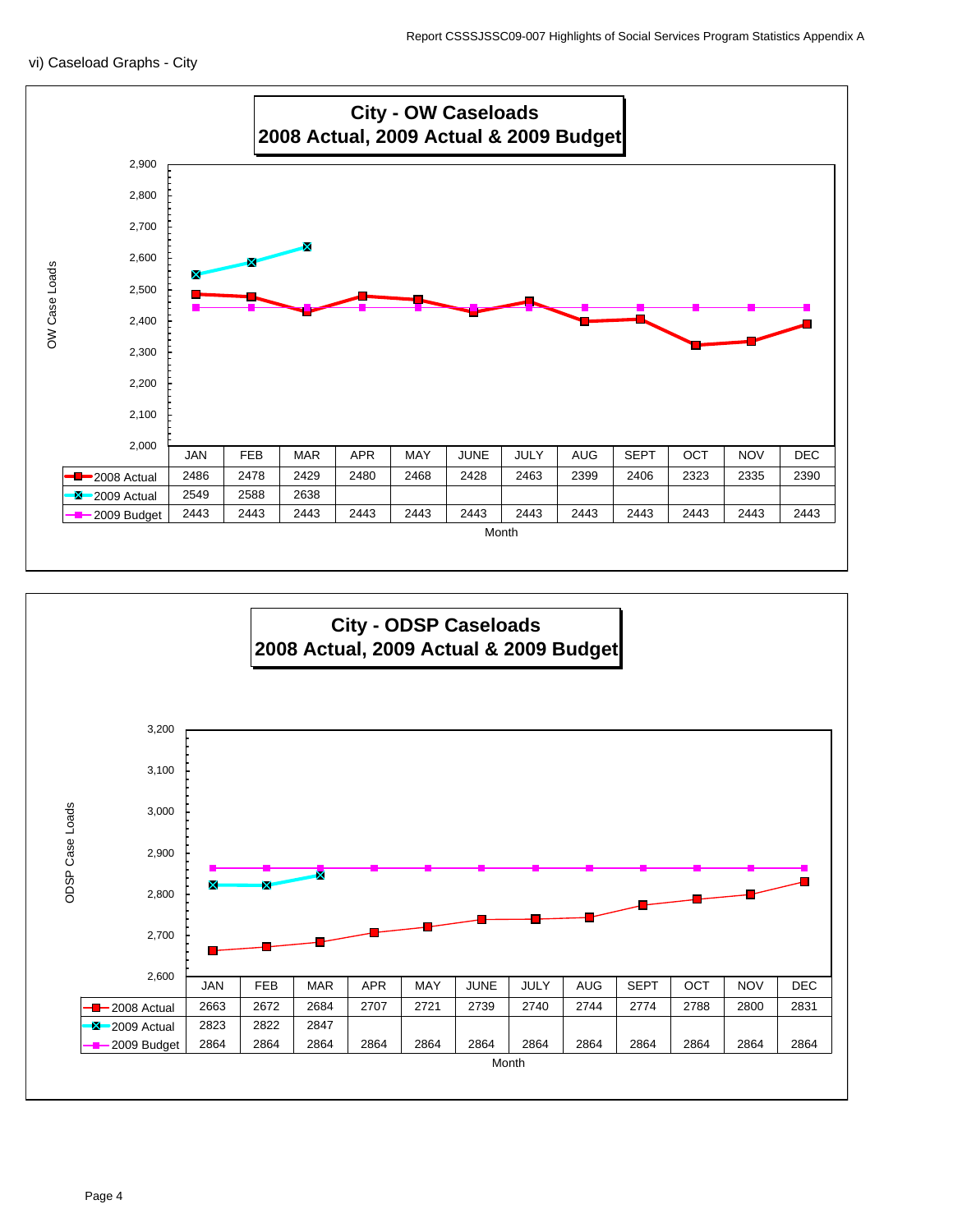

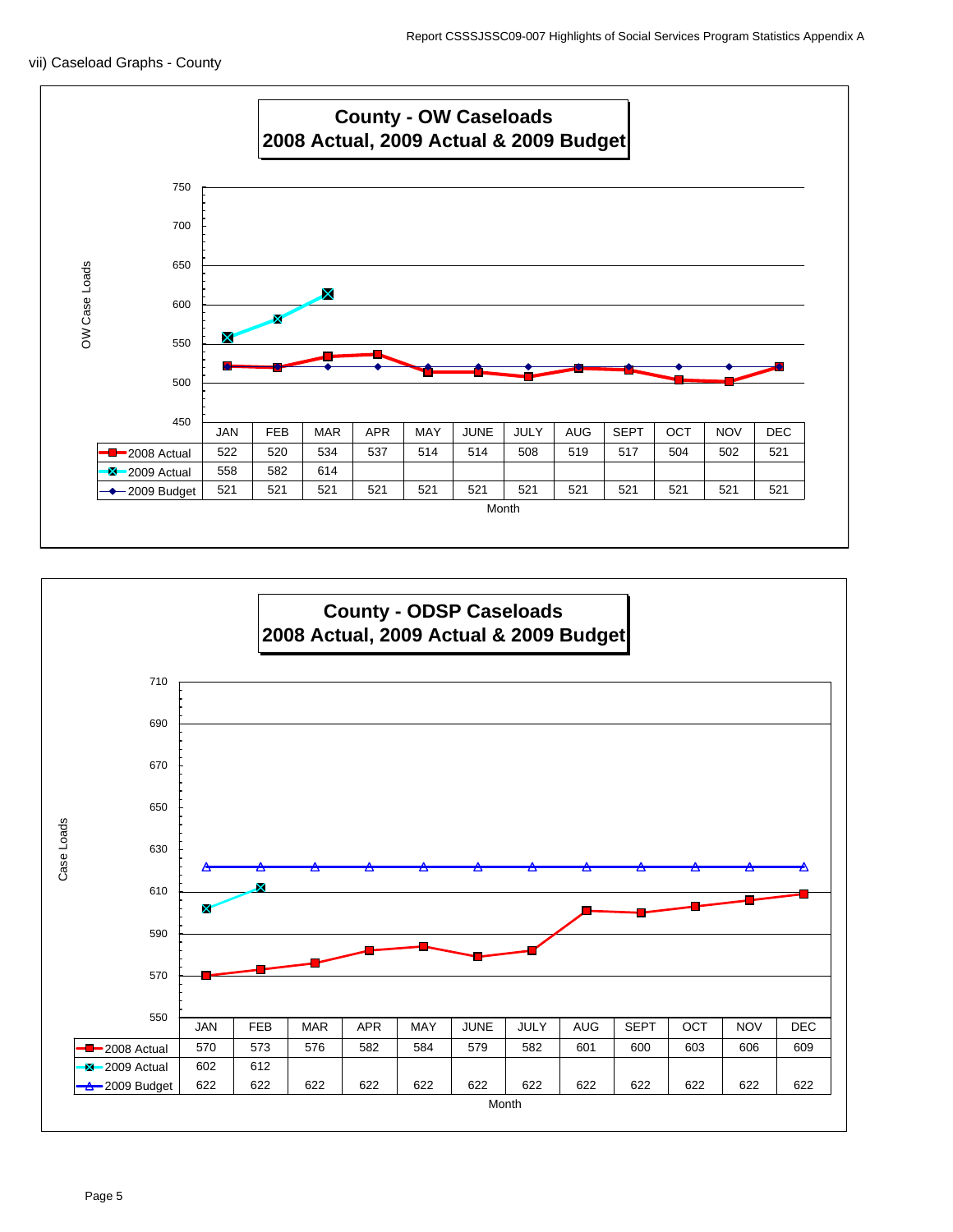## **B. What are we doing?**

Much of the City 2009 budget and caseload projection planning occurred before the country began experiencing the impact of the global recession. The severe slump began in Ontario in the latter half of 2008 and economic experts expect a steep drop in Ontario's economy in 2009. In Peterborough, the average 2008 OW caseload increased by 1.8%, which was the lowest 2007- 2008 year over year increase in the Central East Region. In December 2008, our caseload was 2911 and the year end average was 2942.

The first quarter of 2009 shows an OW caseload increase of 288 cases over the 2009 budgeted amount of 2964. In this quarter, the number of new applications completed has remained relatively high, though stable, while the rate of case termination has slowed.

Early 2009 statistics show a different trend with increasing intake activity and increasing caseloads. Intake in January 2009 was up 11.3% over last January and intake in February was up 13% over the same time last year. A revised 2009 average caseload projection calls for a 15% increase over the 2009 budgeted amount of 2964 to 3408.

i) Intake (new client)



On average from point of contact to application interview was 3.3 days Q1 2008 and 3.3 days Q1 2009. Ministry standard is 4 days.

ii) Telephony Stats

| # of calls at Intake                           | 3910 | 3166 | 3372 |
|------------------------------------------------|------|------|------|
| Average wait time for call answer (in seconds) | 92   | 101  | 86   |
| # calls at reception                           | 1966 | 1882 | 2087 |
| Average wait time for call answer (in seconds) |      | 10   |      |

| Jan  | Feb  | Mar  |
|------|------|------|
| 3910 | 3166 | 3372 |
| 92   | 101  | 86   |
| 1966 | 1882 | 2087 |
|      | 10   |      |

iii) Appointments with Staff

| Total # of                    |  |  |  |  |
|-------------------------------|--|--|--|--|
| <b>Completed Appointments</b> |  |  |  |  |
| Q1 2008<br>Q1 2009            |  |  |  |  |
| 6320<br>6427                  |  |  |  |  |

iv) Terminations

# of participants starting employment # of participants leaving Social Assistance due to employment

| Jan | Feb | Mar |
|-----|-----|-----|
| 32  | 35  |     |
| 102 | 106 | 113 |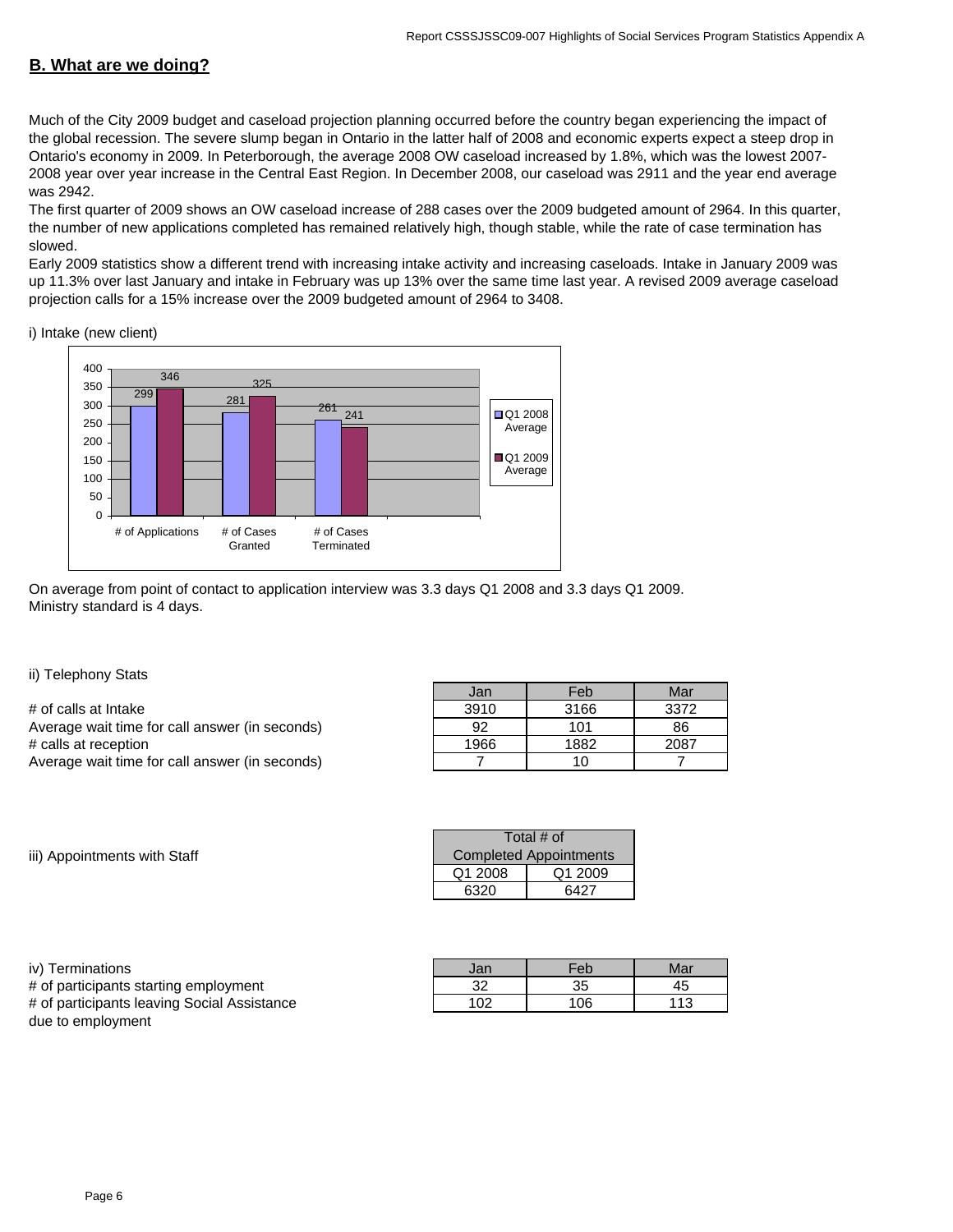## **C. What it costs**

|                               |               |             |              |             | 2009    |
|-------------------------------|---------------|-------------|--------------|-------------|---------|
|                               | 2008 Year End | 2008 Q1     | 2009 Budget  | 2009 Q1     | % Spent |
| OW Admin                      | \$4.932.707   | \$1,109,890 | \$5,110,001  | \$1,162,512 | 22.75%  |
|                               |               |             |              |             |         |
| Employment (incl. Addictions) | \$3,621,471   | \$917,386   | \$3,624,541  | \$708,366   | 19.54%  |
|                               |               |             |              |             |         |
| Mandatory - City              | \$18,813,751  | \$4,775,283 | \$18,745,000 | \$5,134,562 | 27.39%  |
| Mandatory - County            | \$4,049,021   | \$1,046,629 | \$4,021,000  | \$1,163,188 | 28.93%  |
|                               |               |             |              |             |         |
| Discretionary - City          | \$1,702,235   | \$235,286   | \$1,464,421  | \$380,079   | 25.95%  |
| Discretionary - County        | \$273,024     | \$34.597    | \$213,770    | \$58,519    | 27.37%  |
|                               |               |             |              |             |         |
| <b>ODSP</b> Administration    | \$1,225,371   | \$304.702   | \$0          | \$0         | 0.00%   |
| <b>ODSP Benefits - City</b>   | \$6,571,107   | \$1,577,303 | \$6,888,885  | \$1,705,294 | 24.75%  |
| <b>ODSP Benefits - County</b> | \$1,451,486   | \$348,061   | \$1,618,845  | \$378,387   | 23.37%  |

March ODSP costs are estimated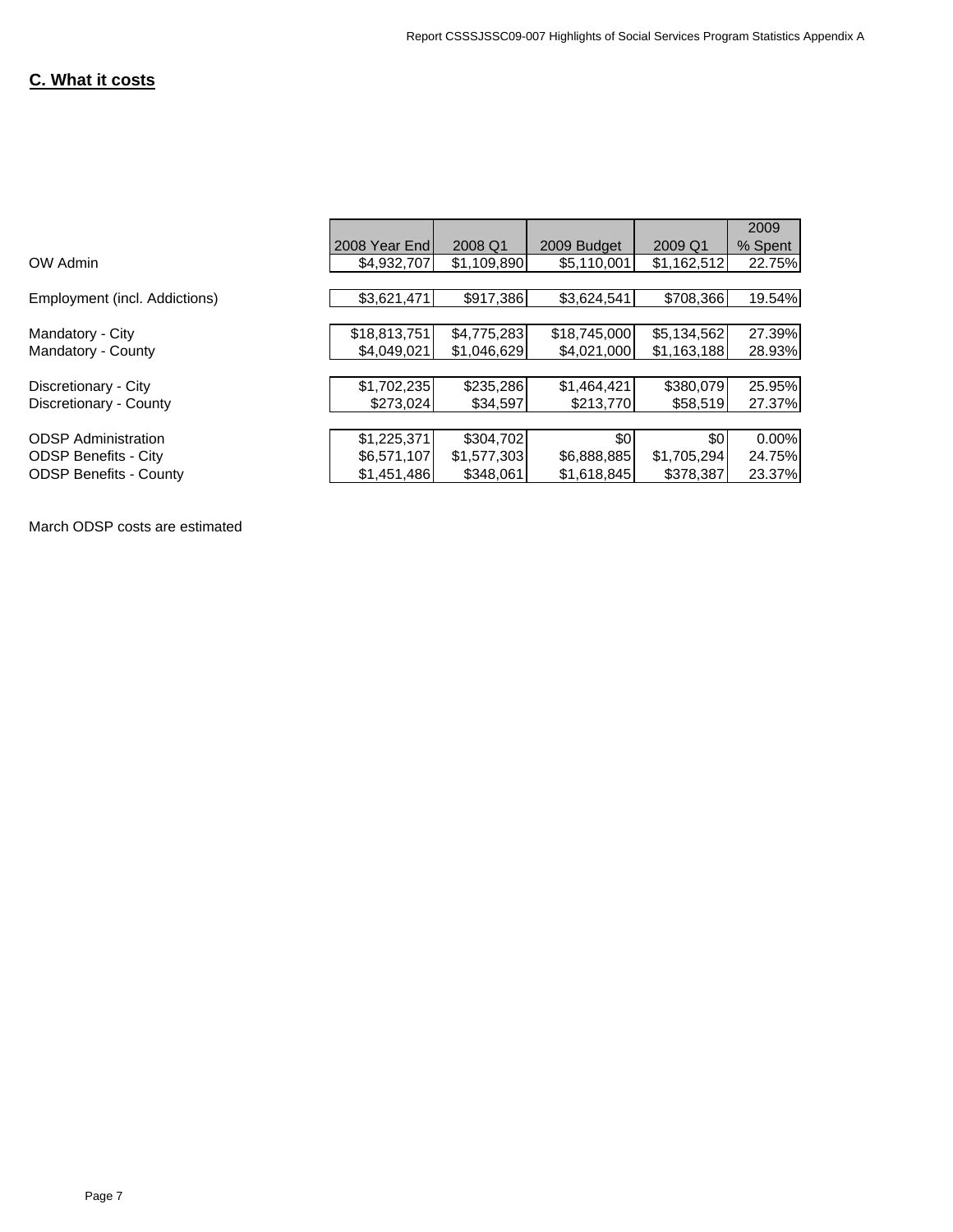# **2. PETERBOROUGH EMPLOYMENT RESOURCE CENTRE**

## **A. Who are our clients?**

PERC provides supports for self directed job search to any member of the community who is seeking employment.

## **B. What are we doing?**



|                  |                   | <b>Visits</b> | Monthly   | <b>Visits</b>     | Monthly   |
|------------------|-------------------|---------------|-----------|-------------------|-----------|
| Centre           | <b>Start Date</b> | Q1 08         | Visits 08 | Q <sub>1</sub> 09 | Visits 08 |
| <b>Buckhorn</b>  | May 06            | 10            | 3.33      | 10                | 3.3       |
| Douro            | Sept 06           | 17            | 5.67      | 20                | 6.7       |
| Ennismore        | June 07           | 23            | 7.67      | 10                | 3.3       |
| <b>Havelock</b>  | Feb 06            | 17            | 5.67      | 51                | 17.0      |
| Keene            | Nov 06            | 32            | 10.67     | 28                | 9.3       |
| <b>Millbrook</b> | June 07           | 69            | 23.00     | 71                | 23.7      |
| Norwood          | Apr 07            | 28            | 9.33      | 10                | 3.3       |

## **C. What it costs**

| 2008 Year Endl | 2008 Q1   | 2009 Budget | 2009 Q1   | 2009 % Spent |
|----------------|-----------|-------------|-----------|--------------|
| \$660.588      | \$139.219 | \$602.254   | \$105.174 | 17%          |

Salaries are at 16.9% spent effective March 31, 2009. There has been difficulty staffing this program due to the certainty of the Employment Ontario programming decisions.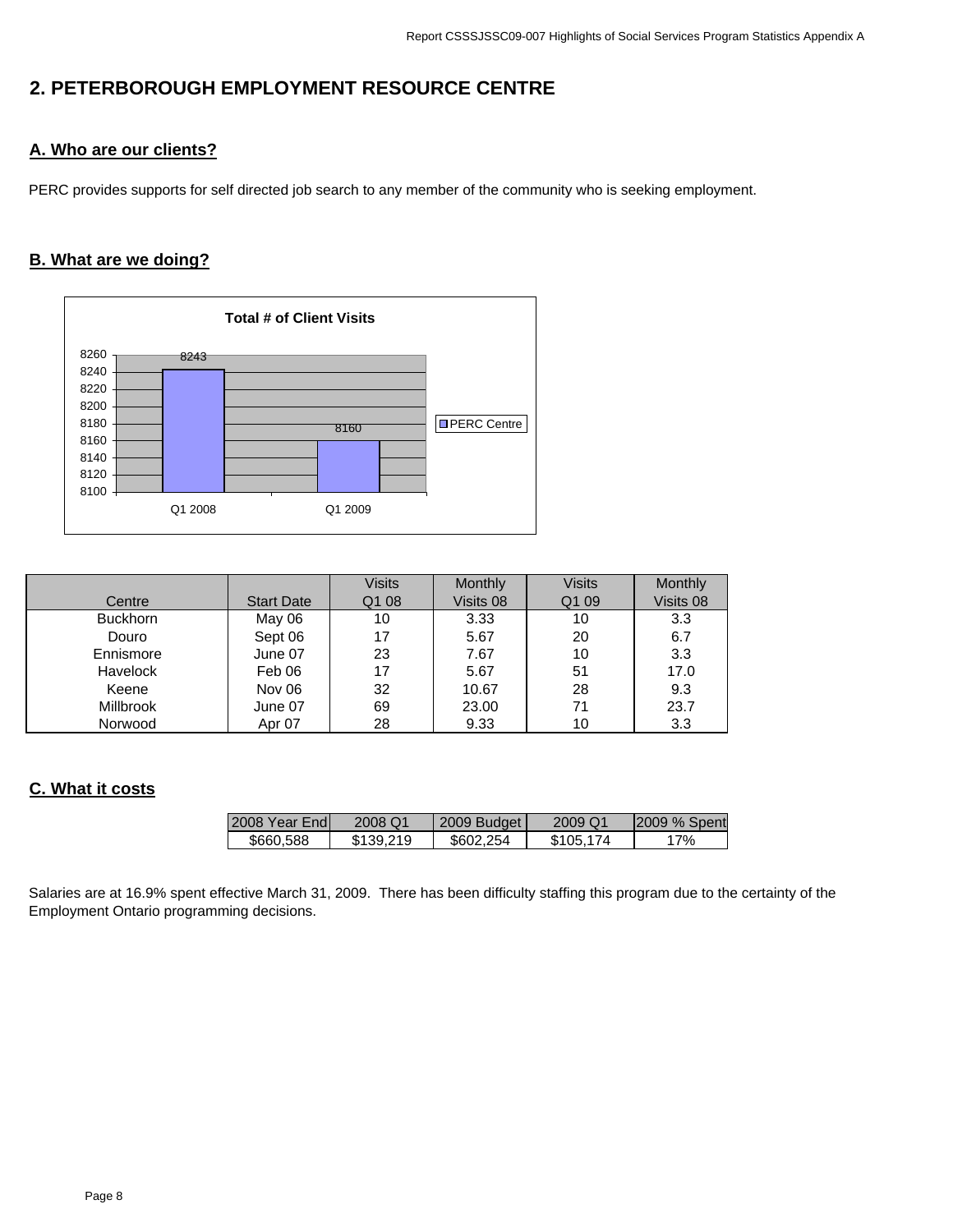#### Report CSSSJSSC09-007 Highlights of Social Services Program Statistics Appendix A

# **3. HOSTELS AND HOMELESSNESS**

### **A. Who are our clients?**

We serve individuals and families experiencing homelessness within our community.

### i) Average Length of Stay in Shelter



#### ii) Where They Came From

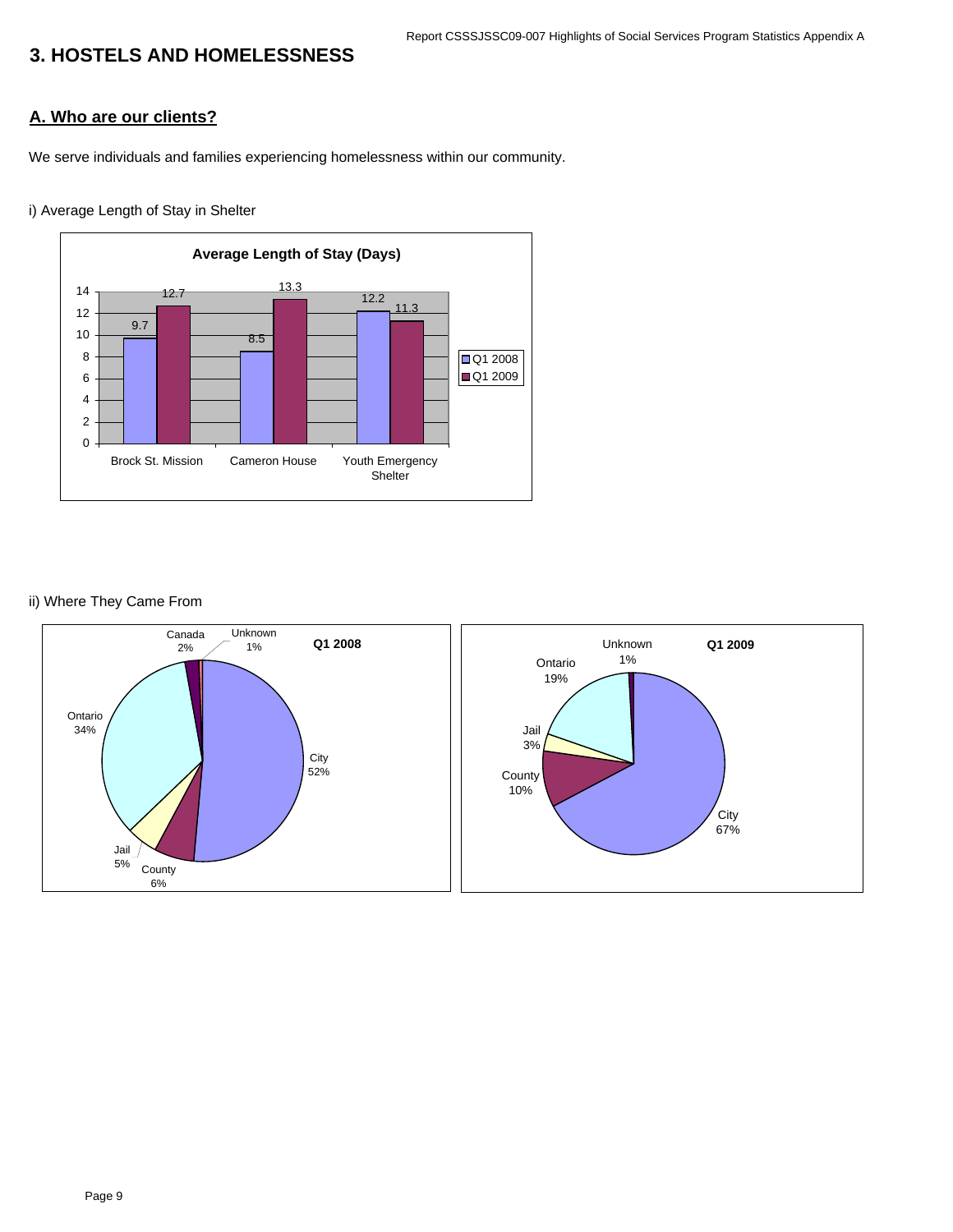# **B. What are we doing?**

### i) Accommodations Found

| Q1 2008 | O12009 |
|---------|--------|
|         |        |

### ii) Bed Days



## **C. What it costs**

|          | 2008 Actual | 2008 Q1   | 2009 Budget | 2009 Q1   | %   |
|----------|-------------|-----------|-------------|-----------|-----|
| Gross    | \$890.759   | \$141.359 | \$1,286,639 | \$286,642 | 22% |
| City     | \$115,608   | \$23,970  | \$391.501   | \$69,568  | 18% |
| County   | \$82.164    | \$23,970  | \$170,000   | \$51,607  | 30% |
| Province | \$692.987   | \$93,418  | \$725,138   | \$165,467 | 23% |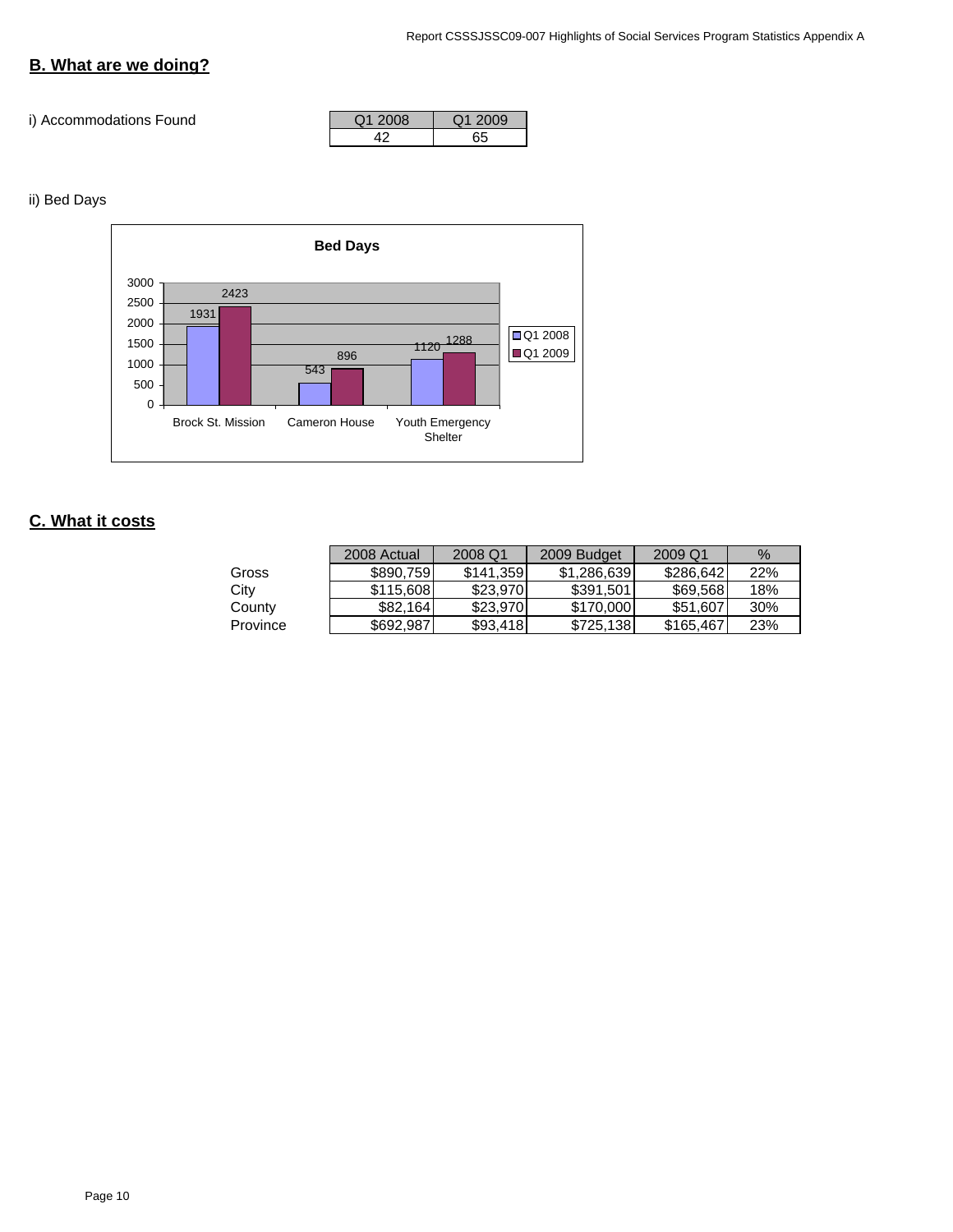# **4. CHILD CARE**

## **A. Why is child care being provided to families in our communities?**

|                                      | Total      |       |
|--------------------------------------|------------|-------|
| <b>Reason for Service</b>            | Applicants | % Age |
| Attending School (full or part time) | 92         | 16.00 |
| Working (full or part time)          | 336        | 58.43 |
| CAS Referrals                        | 98         | 17.04 |
| Social Needs Referrals               | 40         | 6.96  |
| Job Searching                        | 9          | 1.75  |
| Total                                | 575        | 100   |
|                                      |            |       |

2009

## **B. How many names are on the wait list needing financial assistance for child care?**

**Wait List** 

| # of Children | When Care is Required |
|---------------|-----------------------|
| 50            | March 09-Dec. 09      |
|               | June 2010             |

### **C. Caseload**

Active families have been assessed and approved for financial assistance. Looking for placement have also been assessed and are in the process of securing a child care spot.

|             | # of Children | # of Families |
|-------------|---------------|---------------|
| Active      |               |               |
| Children    | 665           | 492           |
| Looking for |               |               |
| Placement   | 56            | 46            |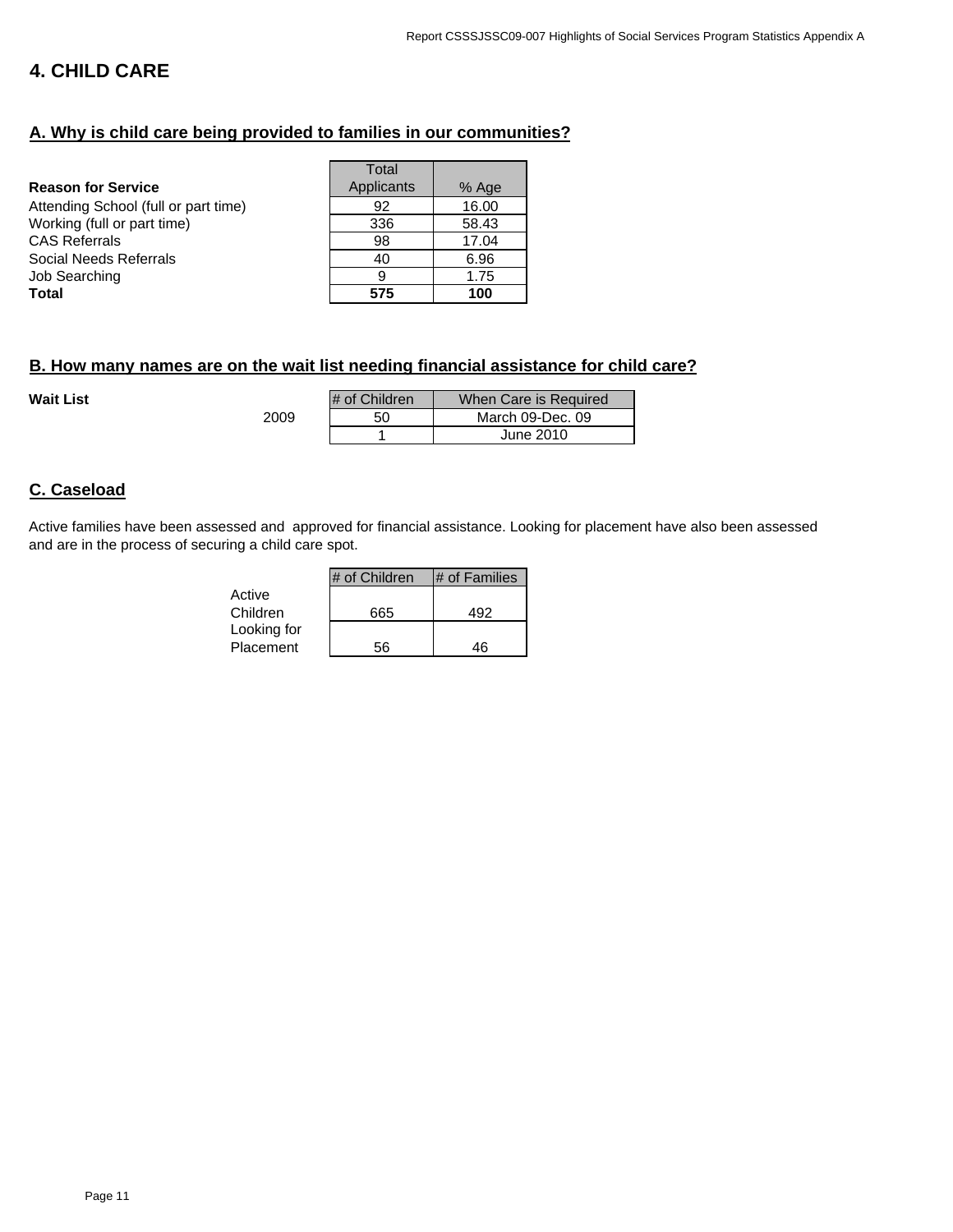# **5. CUSTOMER SERVICE**

### **A. Results from the Comment Box:**

The Comment Boxes were introduced in December 2008. They are available in each of the reception areas, and in PERC. We have been regularly monitoring the feedback and following up when appropriate. Clients completed 17 cards in the 1st quarter of 2009.



### **B. Ontario Works Survey**

Client service surveys were mailed out to 3055 Ontario Works participants in March, 2009. Clients returned 397 responses (by mail and on line). An extensive summary of the comments and follow up action plan will be prepared for a future report. Below is a detailed item analysis of the 4 areas we asked about in the survey.